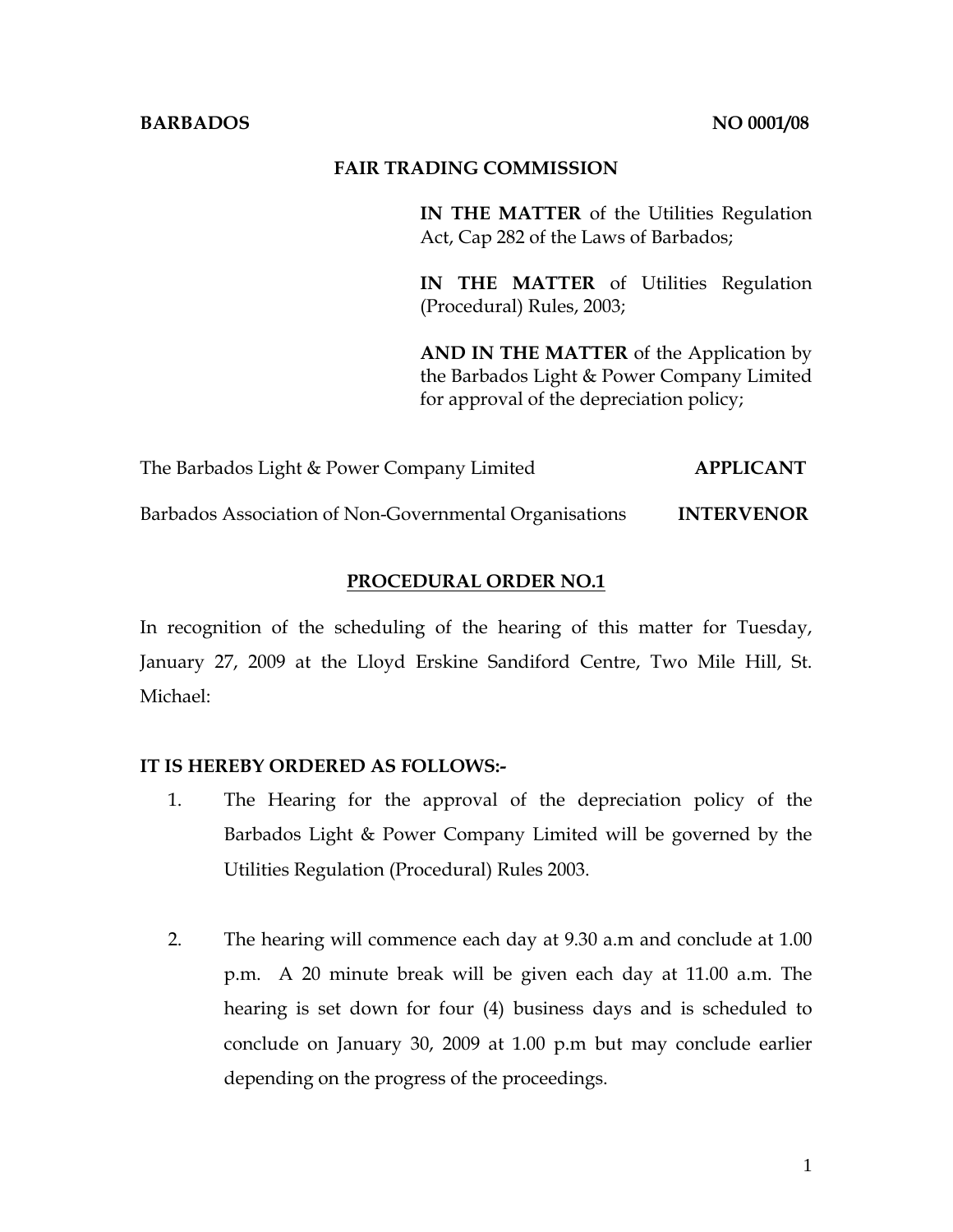3. The parties will be provided with each other's submissions (except such information that is claimed to be confidential). Rule 13 of the Utilities Regulation (Procedural) Rules 2003 will be used to determine confidentiality claims.

## **Timelines**

- 4. The Commission has prescribed timelines for the completion of various activities necessary to facilitate the proceedings of this matter.
- 5. The Commission will in general seek to enforce the timelines but will make modifications where circumstances warrant. Extensions of the time pursuant to Rule 7 of the Utilities Regulation (Procedural) Rules will only be granted in exceptional circumstances.

# **File Number Assigned**

6. The file number and title assigned to this matter is **0001/08 BL&P – "Application for Approval of Depreciation Policy**" and must be quoted on all documents in accordance with the Utilities Regulation (Procedural) Rules 2003. Parties are instructed that documents should be sent to the Commission Secretary, the General Legal Counsel, Fair Trading Commission.

# **Affidavit Evidence**

**A document and any other information shall only be admitted into evidence if it is tendered by way of Affidavit unless it is in response to an informal request.** 

7. Parties wishing to tender documents in the matter shall attach them to a related Affidavit as an exhibit so that the Commission may render them as evidence.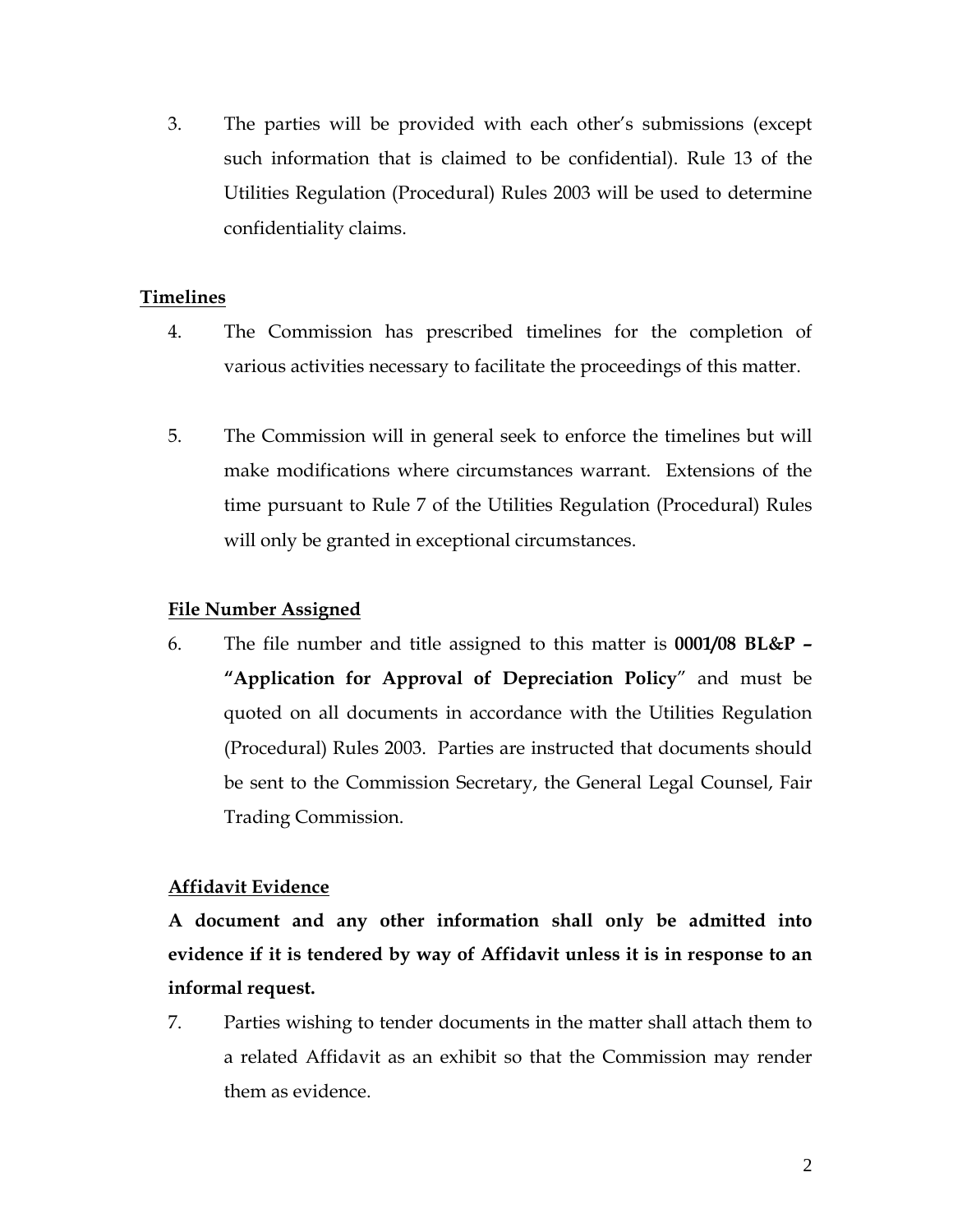- 8. With the exception of BANGO who has been given leave to print small documents single sided, Affidavits and documents must be printed on both sides. The front cover should bear the title and number of the matter.
- 9. Supporting documents filed with the Affidavits must be labelled using the initials of the person who has sworn the Affidavit.
- 10. Intervenors who wish to file Affidavits in support of their position or in reply to the Applicant's Affidavits must do so no later than January 6, 2009.
- 11. The Applicant will be granted until January 20, 2009 to file an Affidavit in response to those filed by the Intervenors. No other Affidavits shall be filed without leave of the Commission.

### **Oral Evidence**

- 12. Parties shall provide the Commission with a list of witnesses it wishes to present.
- 13. The Applicant has presented its list of witnesses as Mr. Peter Huck, Mr. Hutson Best and Mr. Mark King to give oral evidence and to be available to the Intervenor and Panel to be cross-examined. A party or its witnesses who wish to give sworn oral evidence shall only do so by seeking leave of the Commission. A request for leave must be made in writing to the Commission on or before January 6, 2009 at 4.30 p.m. Where the Commission grants such leave, the Commission will notify all parties of its decision.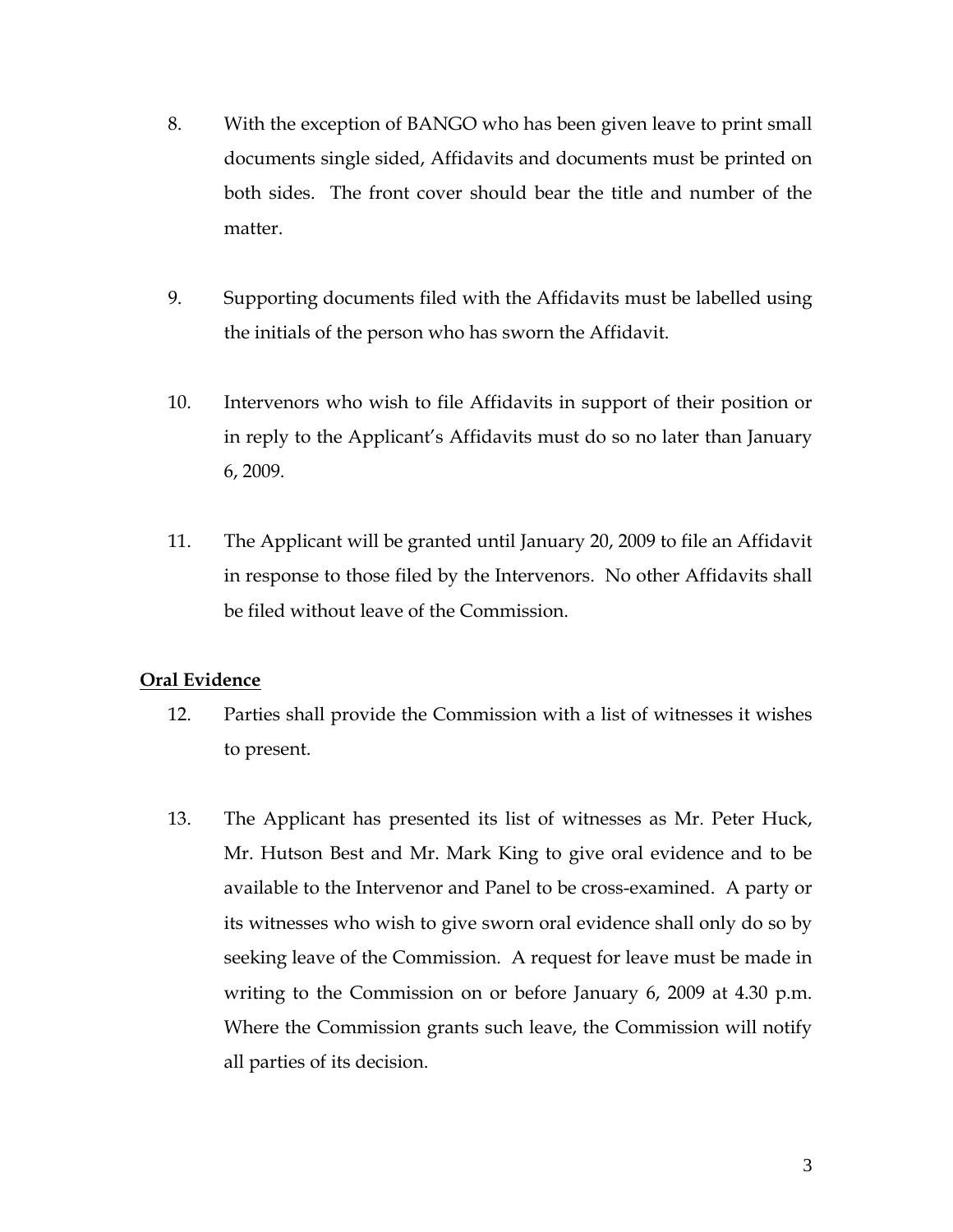#### **Expert Witnesses**

- 14. The Applicant's expert witness is Mr. Peter Huck. Any Intervenor who wishes to rebut the Applicant's expert evidence and/or introduce expert evidence of their own must do so by January 6, 2009. Thereafter, the Applicant shall have until January 20, 2009 to rebut an Intervenor's evidence.
- 15. Parties should note that the qualifications of the expert must be set out in the Affidavit and the Commission will determine before the hearing if the person is qualified to give expert evidence. Parties should familiarise themselves with Rule 19 of the Utilities Regulation (Procedural) Rules 2003.

### **Interrogatories**

- 16. The Commission will serve on the Applicant its list of interrogatories on or before January 6, 2009. Copies of this list will be provided to the Intervenors.
- 17. Interrogatories ought to have accompanied the letters of intervention and would have been sent to the Applicant immediately following receipt of such by the Commission. If the Intervenor wishes to send interrogatories to the Applicant at this stage it must request an extension of time to send such interrogatories.
- 18. The Applicant will be given until January 20, 2009 to respond to all interrogatories. Responses must be served by the Applicant on all parties.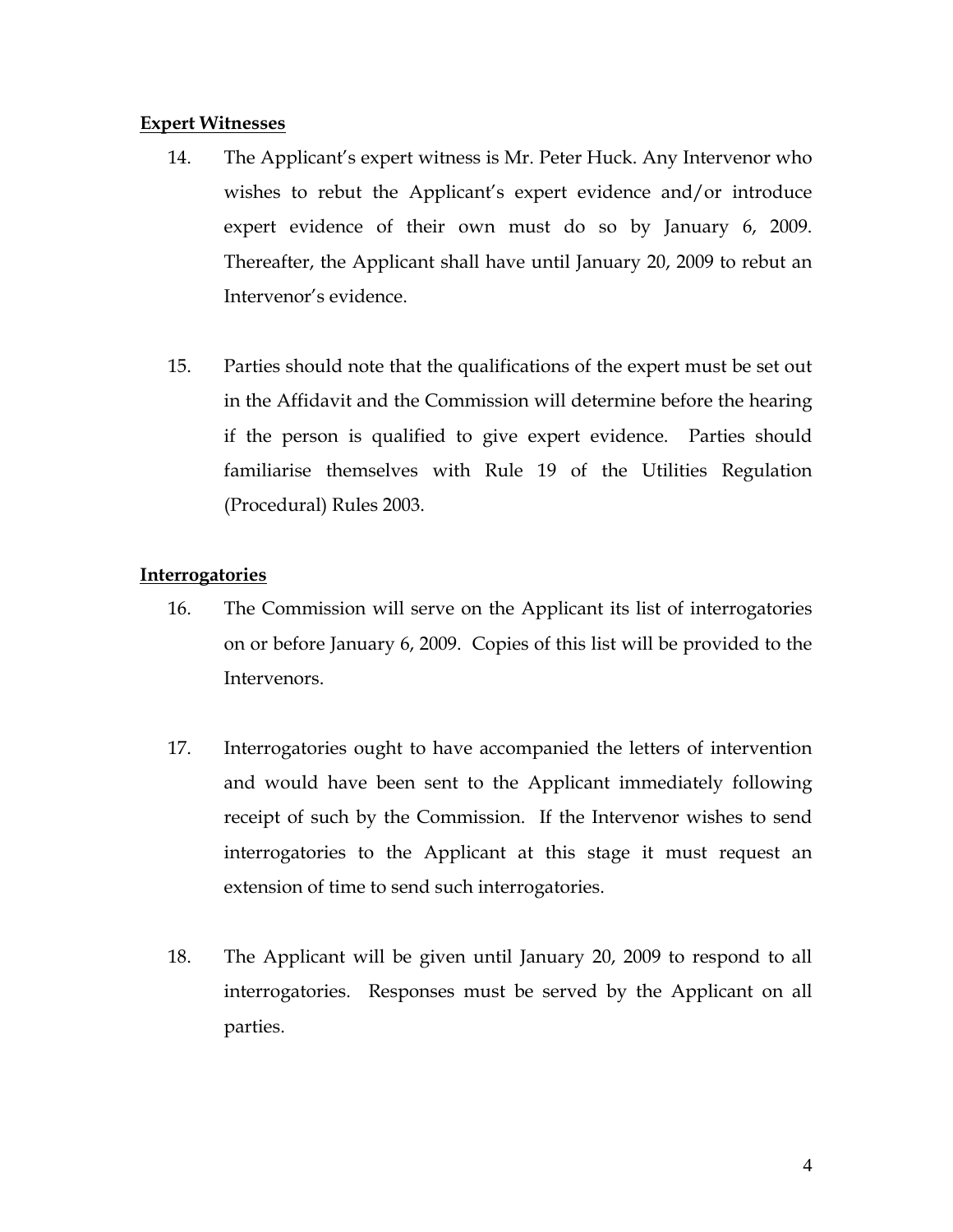- 19. The Applicant will only be required to respond to reasonable interrogatories. Where it is found that similar interrogatories are asked from various parties, the Applicant will only be required to provide one response.
- 20. The Commission reserves the right to make further interrogatories or information requests as it deems necessary.

### **Request for production of documents by Applicant**

- 21. Intervenors who required specific documents from the Applicant ought to have submitted such request to the Commission by December 29, 2008. If the Intervenor wishes to request production of documents by the Applicant at this stage it must request an extension of time to send such requests.
- 22. All reasonable requests will be forwarded by the Commission to the Applicant. The Applicant shall have until January 20, 2009 to respond or to request that certain documents be treated as confidential. All documents obtained by virtue of such requests will be served by the Commission on all Intervenors.

# **Public Counsel**

23. In accordance with Section 9 of the Utilities Regulation Act, CAP 282, persons may be assisted by Public Counsel in preparing for hearings and presenting arguments before the Commission.

### **Order of Appearances**

- 24. The order of appearance for parties to the hearing is as follows:-
	- 1. Applicant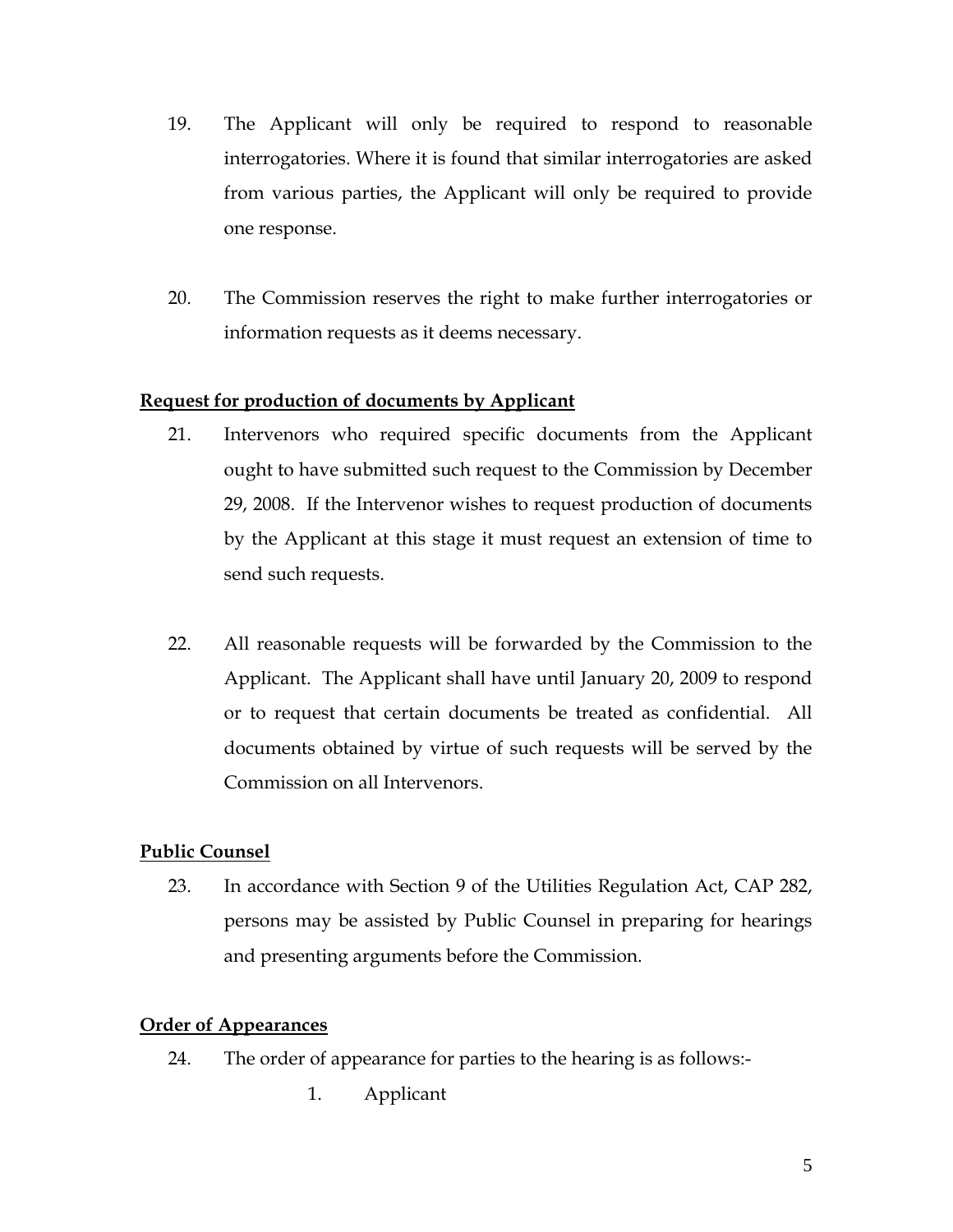- 2. Public Counsel
- 3. Intervenors
- 4. Applicant
- 25. Where a party is represented by Public Counsel that party will not be permitted to make a separate appearance before the Commission. Parties will present opening statements, call witnesses and present arguments and submission in the order set out above.
- 26. Parties will be permitted the following time within which to make opening and closing statements:-

Applicant – 45 minutes

Intervenors – 15 minutes

 *These times may be extended subject to the discretion of the Commission Panel* 

#### **Issues Conference**

To confirm the issues that will be dealt with in the Depreciation Hearing, an Issues Conference will be held on Friday, January 16, 2009 at 10:00a.m. at the Commission's office at "Good Hope", Green Hill, St. Michael.

- 27. Please note that other procedural directions may be issued from time to time.
- 28. Further guidance on the Utilities Regulation (Procedural) Rules 2003 can be obtained from the Commission's General Legal Counsel.
- 29. Additional information in relation to this proceeding may also be obtained from the Commission's website: www.ftc.gov.bb.